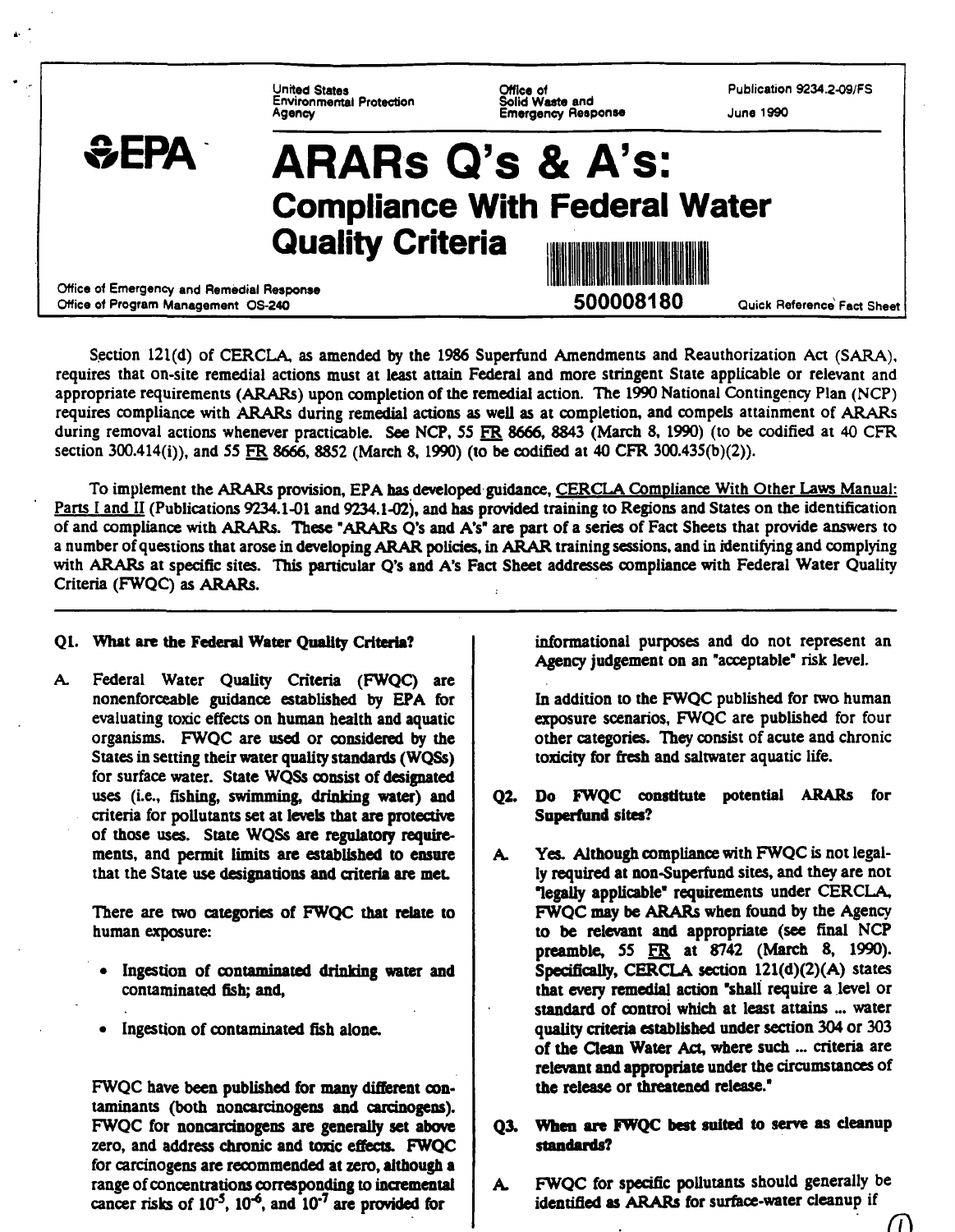**panicular circumstances exist at the site that FWQC were specifically designed to protect, unless the Sute has promulgated WQSs for the specific pollutants and water body at the site. Standards that are specifically suited to site circumstances should generally be used to establish cleanup levels at sites**  where those circumstances are present.<sup>1</sup> A State **WQS may be a site-specific adaptation of a FWQC. In such cases, they are generally the appropriate standards for the specific pollutant and water body, rather than the FWQC. In the absence of any State WQSs specific to the pollutant and water body of concern, FWQC may be ARARs for surface-water bodies when:** 

- **Protection of aquatic life is a concern. Examples include sites where:** 
	- **adverse impacts to aquatic life are foreseen at the site; or**
	- **the surface-water bodies are designated for the protection of aquatic life.**
- **Human exposure from consumption of contaminated fish is a concern.**

**For sites where protection of aquatic life is a concern, the FWQC for fresh or saltwater aquatic life (whichever is pertinent) may be ARARs. When human exposure from consumption of contaminated fish is a concern (e.g., sites that require remediation of recreational water bodies, saltwater bodies, or estuaries used for fishing), the FWQC published for human exposure from consumption of fish may be ARARs for the sites. Examples include sites where the surface-water bodies are used for fishing and an exposure route consists of consumption of contaminated fish from the site.** 

**Note, however, that if any of the above-mentioned**  water bodies are also used for drinking, standards for **acceptable levels of contaminants in drinking water may also be potential ARARs for the site (e.g., non**zero maximum contaminant level goals (MCLGs), maximum contaminant levels (MCLs), State WQSs **designated for drinking-water use, and FWQC adjusted to reflect cleanup standards for drinking water). (Question #5 of this fact sheet addresses how to determine the ARAR in these situations, when there are both drinking-water and environmental concerns at the site.)** 

- **Q4. Should FWQC be used to set drinking-water cleanup levels for surface water at sites that do not present environmental concerns?**
- **A Rarely. FWQC should be used to set drinkingwater cleanup levels only when surface water serves as an actual or potential drinking-water source and other cleanup standards for drinking water (e.g., non-zero MCLGs, MCLs, or State WQSs designated for drinking-water use) are not available, (see Question S if impacts to aquatic organisms have also been identified at the site). Where surface water serves as an actual or potential drinking-water source and there are no impacts to aquatic organisms, the following requirements, where relevant and appropriate, should be attained in the following order:** 
	- **State WQSs that are designated for drinkingwater use, and are more stringent than MCLs or non-zero MCLGs, or specific to the uses of that water body; or, if none,**
	- **Non-zero MCLGs; or, if none,**
	- **MCLs; or, if none,**
	- **FWQC adjusted for drinking-water use.**
- **Q5. Should FWQC be used to set drinking water cleanup levels for surface water at sites that ^ present environmental concerns?**
- **A It depends. Generally, non-zero MCLGs or MCLs should be identified as the ARARs for cleanup of water that is or may be a potential source of drinking water. However, at sites that also present environmental concerns, RPMs should compare the**  stringency of the non-zero MCLGs or MCLs to the pertinent FWQC for aquatic life at the site. If the **FWQC for the aquatic life are more stringent, they may be the relevant and appropriate requirements to meet at the site. For example, the levels needed to protect aquatic organisms from volatile organics are generally much less stringent than the levels**  needed to protect human exposure from drinking **water. Therefore, non-zero MCLGs or MCLs would adequatdy protect both humans and most aquatic life from volatile organics. However, the levels needed to protect aquatic life from metals are more stringent than those levels required to protect human exposure from drinking water. As a result, the FWQC for aquatic organisms would protect both humans and aquatic life from metak, whereas non-zero MCLGs or MCLs may not**

<sup>&</sup>lt;sup>1</sup> See proposed NCP preamble, 53 FR at 51442 (Dec. 21, 1988), and the final NCP preamble, 55 FR at 8755 (March 8, 1990). NOTE: the **guidance am out in die proposed NCP is still effective where not**  superseded by guidance or regulations in the final NCP. See 55 FR at **8666, col. 3.**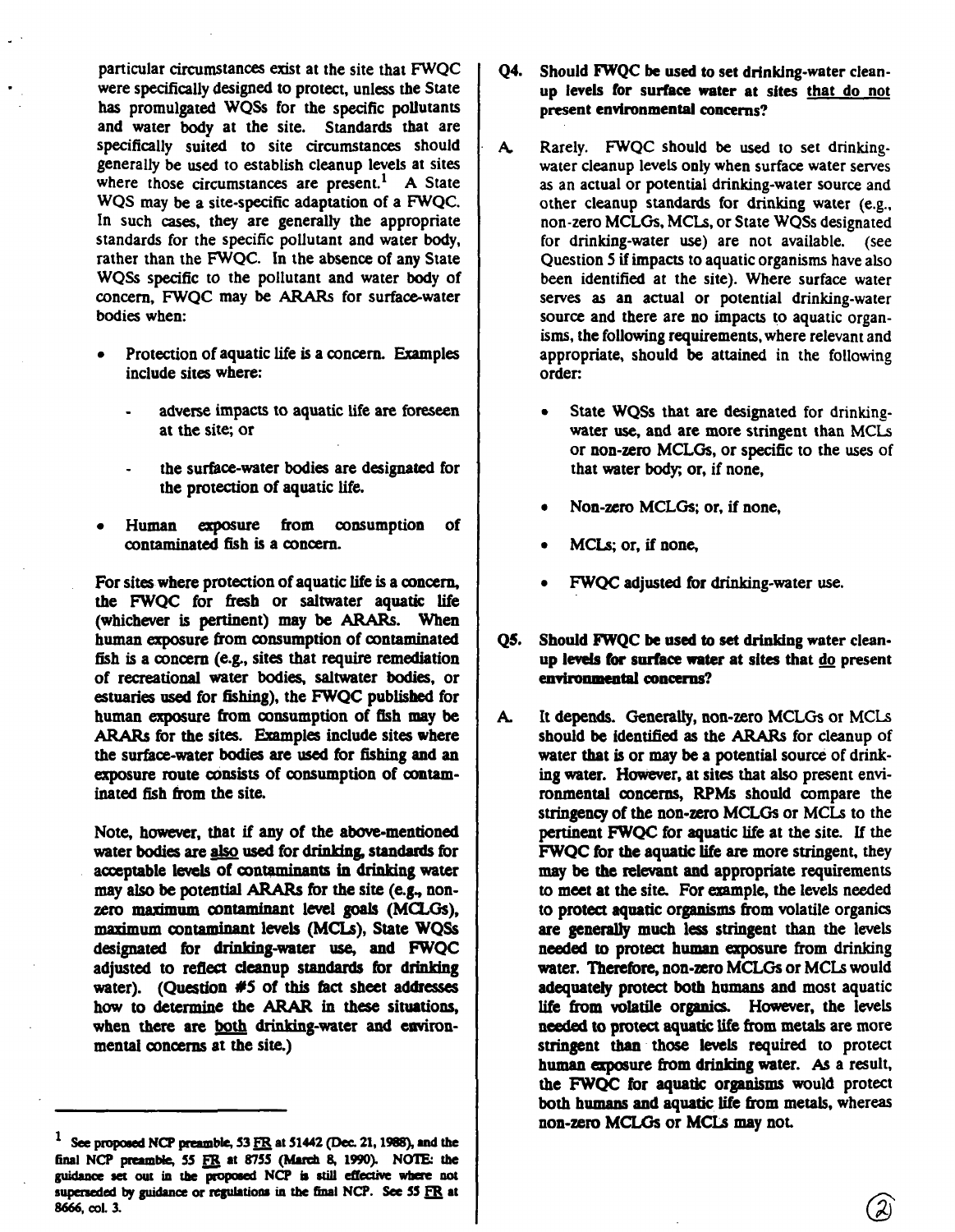# **Q6. Should FWQC be used to set cleanup standards for ground water?**

- **A. Rarely. FWQC should be used to set cleanup standards for ground water only if the ground water is a current or potential source of drinking water, and other cleanup standards for drinking water (such as MCLs and non-zero MCLGs) are not available. If FWQC are used to set cleanup standards for ground water, the FWQC should first be adjusted for drinking-water use (as discussed in Question 7). Note: the issue becomes more complicated at sites where the ground water flows into the surface water. Where the ground water flows naturally into the surface water, the ground-water remediation should be designed so that the receiving surface-water body will be able to meet any ambient water-quality standards (such as State WQSs or FWQC) that may be ARARs for the surface water. This means that the FWQC should be considered when establishing cleanup levels for the ground water at those sites, but they are not necessarily ARARs for the cleanup of ground water. At sites where the discharge from a ground-water treatment facility will be deposited into the surface water, the discharged water will have to meet all effluent limitations found in the applicable State National Pollutant Discharge Elimination System (NPDES) permits, rather than the FWQC (The NPDES effluent limitations will assure compliance with State WQSs.)**
- **Q7. What Is required to develop cleanup levels based on FWQC for human exposure from drinking water alone?**
- **A In those rare circumstances where the FWQC will be used to establish cleanup levels for drinking water, RPMs must adjust the original equation used to develop FWQC for human exposure from both ingestion of contaminated drinking water and contaminated fish. When adjusting the FWQC to develop cleanup standards for human exposure from drinking water alone, RPMs should use the standard exposure assumptions (Le., 2 liters of water, 6.5 grams of edible aquatic products, and an average body weight of 70 kg), unless data are available indicating that the standard exposure assumptions are not pertinent to the area in which the site is located (see Highlight 1). Note, however, that adjustment of the FWQC for drinking is not simply a matter of sub-tracting one FWQC from another.**

**While it is possible to derive cleanup levels for drinking water from FWQC FWQC were not intended to be used as drinking-water cleanup standards, since no criteria are provided for human exposure from ingestion of water alone. Moreover, the values derived from the FWQC (in contrast with those derived from MCLs and MCLGs) do not reflect the contribution of other sources through an appor-**

## **Hlghlight L: NONCARCINOGENIC EQUATION**

**For noncarcinogens, acceptable daily intakes (ADIs) and criteria derived therefrom are calculated from total exposure data that include contributions from the diet and air. The equation used to derive the criterion (C) is:** 

 $C = ADI - (DT+IN)/(2$  liters  $+ (0.0065 \text{ kg} \times R)$ 

**where:** 

**2 liters is assumed daily water consumption; 0.0065 kg is assumed daily fish consumption; R is bioconcentration factor in units of 1/kg; DT** is estimated non-fish dietary intake; and **IN is estimated daily intake by inhalation.** 

**The equation for carcinogens is not provided in this fact sheet because FWQC for carcinogens are recommended at zero, and therefore are not ARARs for the Superfund program (see Question**  #8 of this fact sheet).

**tionment factor. Therefore, FWQC may be less useful as cleanup standards for potential drinking water than the MCL/MCLG drinking-water standards (see proposed NCP preamble, 53 FR at 51442, and final NCP preamble, 55 FR at 8755).** 

- **Q8. How should EPA comply when FWQC for carcinogens are determined to be potential ARARs?**
- **A As previously mentioned, the recommended FWQC for carcinogens are set at zero. Consistent with**  Superfund policy on MCLGs, the zero-value FWQC, **since they cannot be measured, would not be considered appropriate cleanup standards and, thus, are not 'relevant and appropriate requirements' within the meaning of CERCLA section 121(d)(2)(A) (see**  final NCP preamble, 55 FR at 8755). Accordingly, **they are not ARARs and, therefore, they do not need to be attained or waived.**

**For the carcinogens, the Office of Water Regulations and Standards (GWRS) has also published for**  informational purposes three concentration levels corresponding to incremental cancer risks of 10<sup>-5</sup>, **10"\*, and 10", respectively. OWRS has expressly stated in the preamble to their FWQC publications that it makes no judgment or recommendation as to whidi of the three concentrations provides an 'acceptable' risk level for carcinogens. Instead, these concentration levels have been provided for informational purposes only and, therefore, simply constitute guidance to-be-considered (TBCs) for the Superfund program. As a result, an ARAR waiver**  is unnecessary for FWQC published for carcinogens;

 $(3)$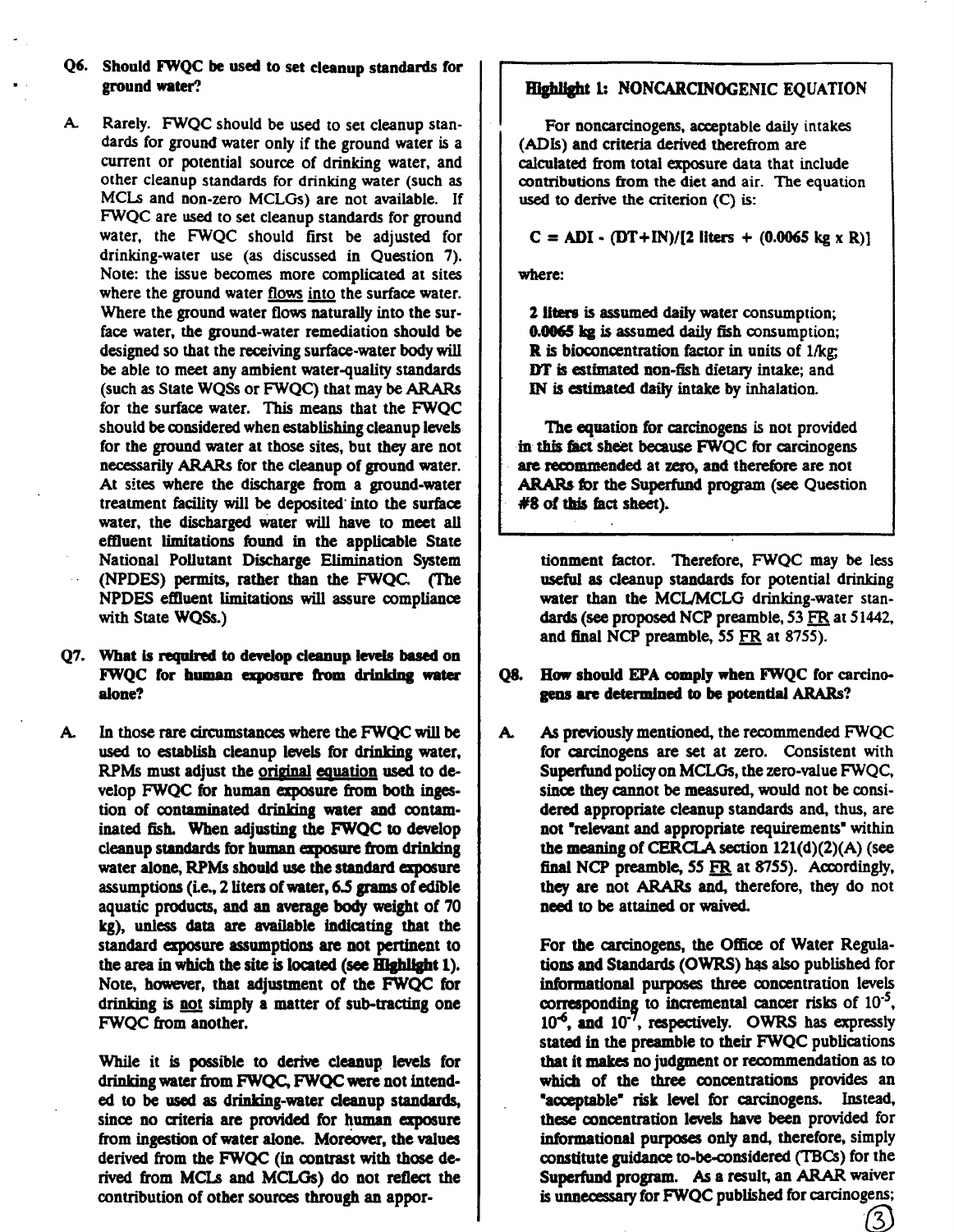**because FWQC recommended at zero are not ARARs, the three alternative values are TBCs.** 

- **Q9. What other factors should be considered In determining whether FWQC are relevant and appropriate requirements?**
- **A. CERCLA requires that in determining whether a FWQC constitutes a relevant and appropriate requirement, EPA must consider the designated or potential use of the surface or ground water, the environmental media affected, the purposes for which such criteria were developed, and the latest available scientific information available (see CERCLA section**   $121(d)(2)(B)(i)$ . With regard to this last factor, **OWRS periodically publishes FWQC for additional constituents and occasionally updates existing ones. Prior to using an FWQC for a particular constituent,**  RPMs should consult the IRIS data base maintained **by the EPA Office of Research and Development and**

contact their Regional Water Office for the most **recent listing, to ensure consideration of the latest available scientific information. See Attachment 1 for a list of the FWQC, current as of June 15,1990. [Note: the FWQC chart issued by the EPA Office of Water Regulations and Standards, dated January 2,1987, is no longer current and should not be used as a reference.]** 

**NOTICE: The policies set out in this ARARs Q's and A's are intended solely for guidance. They are not intended, nor can they be relied upon, to create any rights enforceable by any party in litigation with the United States. EPA officials may decide to follow the guidance provided in this Q's and A's, or to act at variance with the guidance, based on an analysis of specific site circumstances. The Agency also reserves the right to change this guidance at any time without public notice.** 

**0**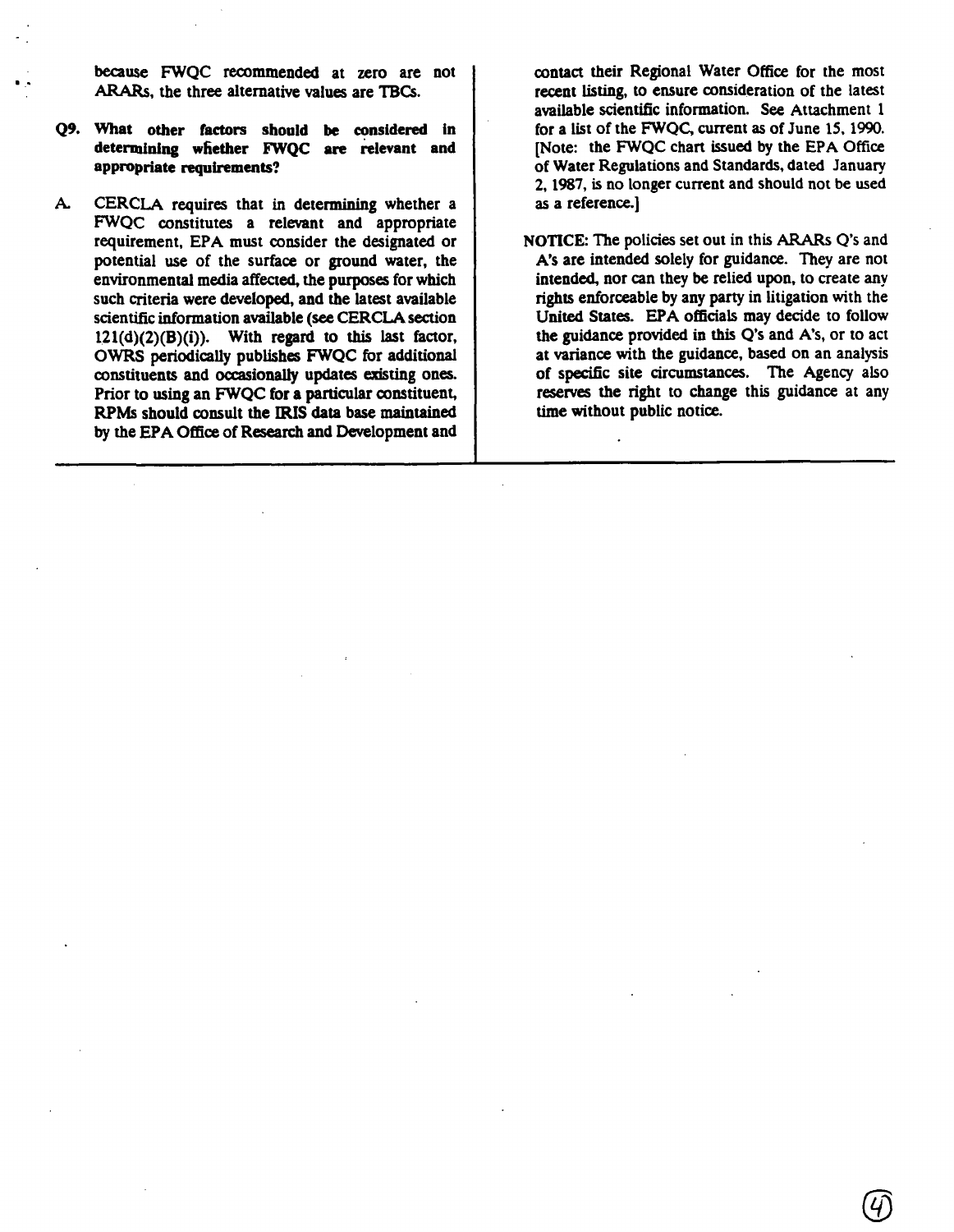# ATTACHMENT I<br>FEDERAL WATER QUALITY CRITERIA

 $\sigma_{\rm{eff}}$ 

 $\ddot{\phantom{a}}$ 

 $\ddot{\phantom{1}}$ 

 $\bar{z}$ 

| A                               |                                                                                           |                                                   | B                                                    |                                                      | C                                                     |                                                   | D                                                                                |                |                                                           |       |
|---------------------------------|-------------------------------------------------------------------------------------------|---------------------------------------------------|------------------------------------------------------|------------------------------------------------------|-------------------------------------------------------|---------------------------------------------------|----------------------------------------------------------------------------------|----------------|-----------------------------------------------------------|-------|
|                                 |                                                                                           |                                                   | FRESEWATER                                           |                                                      | SALTWATER                                             |                                                   | HUMAN                                                                            |                | REALTH<br>(10 <sup>-4</sup> risk for carcinogens)         |       |
| (#)                             | COMPOUND                                                                                  | <b>CAS</b><br><b>Hunber</b>                       | Criterion<br><b>Maxinus</b><br>Conc.<br>(ug/L)<br>81 | Criterion<br>Continuous<br>Conc.<br>(ug/L)<br>B2     | Criterion<br><b>Maxinum</b><br>Conc.<br>( uq/L)<br>C1 | Criterion<br>Continuous<br>Conc.<br>( uq/L)<br>C2 | Water &<br>Organisms<br>$\langle \mathbf{u} \mathbf{q}/\mathbf{L} \rangle$<br>D1 |                | For Consumption of:<br>Organisms<br>Only<br>(ug/L)<br>DZ. |       |
| 3                               | Antimony<br>Arsenic<br>Beryllium                                                          | 7440360 1<br>7440382 :<br>7440417 :               | 360                                                  | 190                                                  | 69                                                    | 36                                                | $14$ .<br>$0.018$ *†<br>0.0076                                                   | - 1            | $4300$ $*$<br>$0.14$ *†<br>$0.131$ †                      |       |
| b                               | Cadmium<br>5a Chromium (III)<br>Chromium (VI)                                             | 7440439 :<br>7440473 :<br>7440473 :               | $3.9**$<br>1700 **<br>16                             | $\bullet \bullet$<br>1.1<br>$210**$<br>$\mathbf{11}$ | 43<br>1100                                            | 9.3<br>50                                         | $10*$<br>33000 *<br>$170$ $*$                                                    |                | $170$ $*$<br>670000 *<br>$3400$ $*$                       |       |
| 7                               | Copper<br>Lead<br>Mercury                                                                 | 7440508 :<br>7439921:<br>7439976 1                | 青金<br>18<br>82 **<br>2.4                             | 12<br><br>3.2<br>金金<br>0.012                         | 2.9<br>220<br>2.1                                     | 2.9<br>8.5<br>0.025                               | $1300$ $*$<br>50<br>0.14                                                         |                | 0.15                                                      |       |
| 9<br>10<br>11<br>12             | Nickel<br>Selenium<br>Silver<br>Thallium                                                  | 7440020:<br>7782492 :<br>7440224<br>7440280 1     | 1400 **<br>20<br>$4.1**$                             | $160**$<br>5                                         | 75<br>300<br>2.3                                      | 8.3<br>71                                         | $510$ $*$<br>$104$ $*$<br>$91$ *<br>$2.0*$                                       |                | 3800 +<br>6800 *<br>$7.2*$                                |       |
| 13<br>14                        | Zinc<br>Cyanide                                                                           | 7440666 1<br>57125 1                              | $120**$<br>22                                        | $110**$<br>5.2                                       | 95<br>1                                               | 86                                                | 700 *                                                                            |                | 215000 *                                                  |       |
| 15<br>16                        | Asbestos<br>2.3.7.8-TCDD (Dickin)                                                         | 1332214<br>1746016                                |                                                      |                                                      |                                                       |                                                   | 30000 fibers/L<br>0.000000013                                                    |                | $\dagger$ 0.000000014 $\dagger$                           |       |
| 17<br>18<br>19<br>20<br>21      | Acrolein<br>Acrylonitrile<br><b>Benzene</b><br><b>Bronoform</b><br>Carbon Tetrachloride   | 107028 1<br>107131<br>71432 1<br>75252 :<br>56235 |                                                      |                                                      |                                                       |                                                   | 320<br>$0.059$ *†<br>$1.2$ ^†<br>$5.7$ *†<br>$0.25$ *†                           |                | 780<br>$0.67$ *†<br>$71 * t$<br>470 **<br>$4.5$ **        |       |
| 22<br>23                        | Chlorobenzene<br>Chiorodibromomethane                                                     | 108907<br>124481                                  |                                                      |                                                      |                                                       |                                                   | 488<br>$5.7 *1$                                                                  |                | 470 * †                                                   |       |
| 24<br>25<br>26<br>27            | Chloroethane<br>2-Chloroethylvinyl Ether<br>Chloroform<br>Dichlorobromomethane            | 75003 1<br>110758 :<br>67663  <br>75274           |                                                      |                                                      |                                                       |                                                   | $0.032 * T$<br>$5.70$ *†<br>5.70 °T                                              |                | $18 + 7$<br>$470$ * †<br>$470 +$                          |       |
| 28<br>29<br>30<br>31            | 1.1-Dichloroethane<br>1.2-Dichloroethane<br>1.1-Dichloroethylene<br>1.2-Dichloropropane   | 75343 1<br>107062<br>75354 1<br>78875 1           |                                                      |                                                      |                                                       |                                                   | $0.38$ *†<br>$0.057$ *†                                                          |                | 99 **<br>$3.2$ *t                                         |       |
| 32<br>33<br>34.                 | 1.3-Dichloropropylene<br><b>Ethylbenzene</b><br>Methyl Bromide                            | 542756 1<br>100414  <br>74839 1                   |                                                      |                                                      |                                                       |                                                   | 10 <sup>4</sup><br>$3100$ $*$<br>相 *                                             |                | $1700$ $*$<br>29000 +<br>$4000$ $*$<br>$470 +$            |       |
| 35<br>36<br>37<br>38            | Methyl Chloride<br>Methylene Chloride<br>1.1.2.2-Tetrachloroethane<br>Tetrachioroethylene | 74873 1<br>75092 1<br>79345 1<br>127184           |                                                      |                                                      |                                                       |                                                   | $5.7$ ^†<br>$4.7$ ^†<br>$0.17$ *t<br>0.8                                         |                | 1600 **<br>$11$ **<br>8.85                                |       |
| 39<br>40<br>$\ddot{\mathbf{H}}$ | Toluene<br>1.2-Trans-Dichloroethylene<br>1.1.1-Trichloroethane                            | 108883<br>156605 1<br>71556 1                     |                                                      |                                                      |                                                       |                                                   | 10000 *<br>700 *<br>$3100*$                                                      |                | 300000 *<br>140000 *<br>170000 *                          |       |
| 43                              | 42 1.1.2-Trichloroethane<br>Trichloroethylene<br>44 Vinyl Chloride                        | 79005 1<br>79016 1<br>75014                       |                                                      |                                                      |                                                       |                                                   | $0.60$ <sup>*</sup><br>2.7 <sup>†</sup>                                          | 2 <sub>1</sub> | 81<br>$525$ †                                             | 42 ** |

 $\ddot{\phantom{a}}$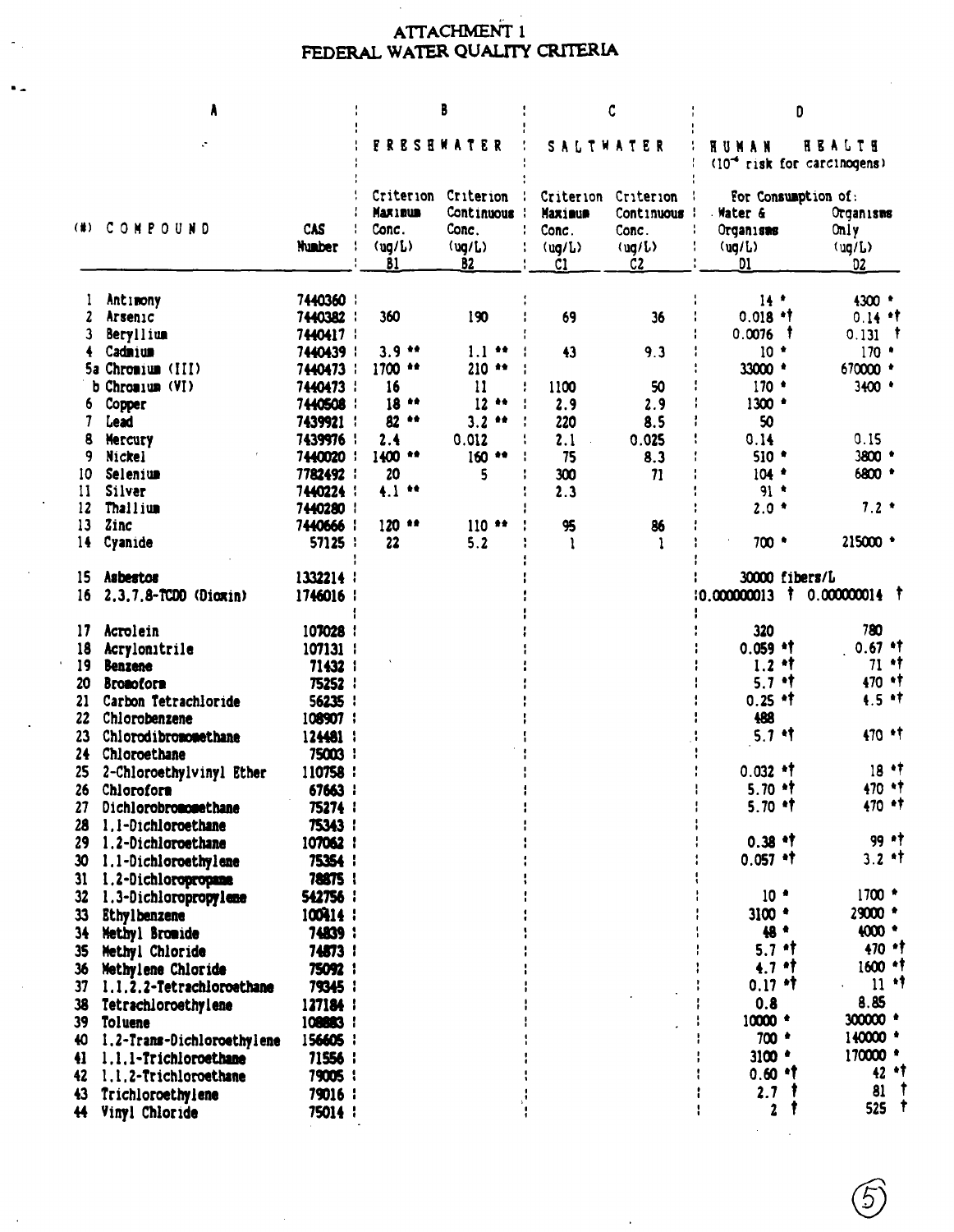| ٨                                       |                                                                                                                                                                                                       |                                                                                  | B                                                    |                                                     | C                                              |                                                         | D                                                                                 |                                                                                       |  |
|-----------------------------------------|-------------------------------------------------------------------------------------------------------------------------------------------------------------------------------------------------------|----------------------------------------------------------------------------------|------------------------------------------------------|-----------------------------------------------------|------------------------------------------------|---------------------------------------------------------|-----------------------------------------------------------------------------------|---------------------------------------------------------------------------------------|--|
|                                         |                                                                                                                                                                                                       |                                                                                  | <b>FRESHWATER</b>                                    |                                                     | <b>SALTWATER</b>                               |                                                         | EUMAN<br><b>HEALTH</b><br>(10 <sup>-6</sup> risk for carcinogens)                 |                                                                                       |  |
| (₩).                                    | COMPOUND                                                                                                                                                                                              | <b>CAS</b><br>Number                                                             | Criterion<br><b>Maxinum</b><br>Conc.<br>(ug/L)<br>81 | Criterion<br>Continuous :<br>Conc.<br>(ug/L)<br>32, | Criterion<br>Maximum<br>Conc.<br>( uq/L)<br>C1 | Criterion<br><b>Continuous</b><br>Conc.<br>(ug/L)<br>C2 | For Consumption of:<br>Water &<br>Organisms<br>( uq/L)<br>D1                      | Organisms<br>Only<br>( uq/L)<br>D2                                                    |  |
| 45<br>46<br>47<br>48<br>49<br>50<br>51  | 2-Chlorophenol<br>2.4-Dichlorophenol<br>2.4-Dimethylphenol<br>2-Methyl-4.6-Dinitrophenol<br>2.4-Dinitrophenol<br>2-Nitrophenol<br>4-Nitrophenol                                                       | 95578 1<br>120832 :<br>105679 :<br>534521 :<br>51285 :<br>88755 :<br>100027      |                                                      |                                                     |                                                |                                                         | $120$ $*$<br>$93 -$<br>13.4<br>70 *                                               | $790*$<br>765<br>$14000$ $*$                                                          |  |
| 52<br>53<br>54<br>55                    | 3-Methyl-4-Chlorophenol<br>Pentachlorophenol<br><b>Phenol</b><br>2.4.6-Trichlorophenol                                                                                                                | 59507 1<br>87865 :<br>108952 1<br>88062 :                                        | 20 ***                                               | $13***$                                             | 13                                             | 7.9                                                     | $1000$ $*$<br>$21 -$<br>$1.2$ †                                                   | 29000 *<br>$4600$ $*$<br>$3.6$ †                                                      |  |
| 56<br>57<br>58<br>59<br>60<br>61<br>62  | Acenaphthene<br>Acenaphthy lene<br>Anthracene<br>Benzidine<br>Benzo(a)Anthracene<br>Benzo(a)Pyrene<br>3.4-Benzofluoranthene                                                                           | 83329<br>208968<br>120127 :<br>92875 :<br>56553<br>50328<br>205992               |                                                      |                                                     |                                                |                                                         | $1200$ $*$<br>0.0028<br>T<br>0.0028<br>$0.00012$ *T<br>0.0028<br>0.0028<br>0.0028 | $2700$ $*$<br>$0.0311$ †<br>0.0311<br>$0.00054$ *†<br>0.0311<br>0.0311<br>ा<br>0.0311 |  |
| 63<br>64.<br>65<br>66<br>67<br>68<br>69 | Benzo(ghi)Perylene<br><b>Benzo(k)Fluoranthene</b><br>Bis(2-Chloroethoxy)Methane<br>Bis(2-Chloroethyl)Ether<br>Bis(2-Chloroisopropyl)Ether<br>Bis(2-Ethylhexyl)Phthalate<br>4-Bromophenyi Phenyl Ether | 191242<br>207089<br>111911 :<br>11144:<br>108601<br>117817:<br>101553            |                                                      |                                                     |                                                |                                                         | 0.0028<br>0.0028<br>T<br>$0.031$ *†<br>$1400$ $*$<br>$1.8$ <sup>a</sup>           | 0.0311<br>0.0311<br>T<br>$1.4$ **<br>170000 *<br>$5.9 *t$                             |  |
| 70<br>71<br>72<br>73                    | Butylbenzyl Phthalate<br>2-Chioronaphthalene<br>4-Chlorophenyl Phenyl Ether 7005723 :<br>Chrysene<br>74 Dibenz(a, h) Anthracene<br>75 1.2-Dichlorobenzene<br>76 1.3-Dichlorobenzene                   | 85687<br>91587 1<br>218019 :<br>53703<br>95501 1<br>541731 1                     |                                                      |                                                     |                                                |                                                         | $3000$ $*$<br>$0.0028$ T<br>$0.0028$ t<br>2700 *<br>400                           | 5200 *<br>$0.0311$ †<br>$0.0311$ †<br>$17000 +$<br>2600                               |  |
| 77<br>79<br>80<br>81<br>82              | 1.4-Dichlorobenzene<br>78 3.3 - Dichlorobenzidine<br>Diethyl Phthalate<br>Dimethyl Phthalate<br>Di-n-Butyl Phthalate<br>2.4-Dinitrotoluene                                                            | 106467<br>91941<br>84662<br>131113  <br>84742 :<br>121142 :                      |                                                      |                                                     |                                                |                                                         | 400<br>$0.04$ *T<br>23000 *<br>313000<br>$2700$ $*$<br>$0.11$ T                   | 2600<br>0.077 *†<br>120000 +<br>2900000<br>12000 *<br>$9.1$ 1                         |  |
| 83<br>84<br>85<br>86<br>88<br>89        | 2.6-Dinitrotoluene<br>Di-n-Octyl Phthalate<br>1.2-Diphenylhydrazıne<br>Fluoranthene<br>87 Fluorene<br>Eexachiorobenzene<br>Rexachlorobutadiene                                                        | 606202  <br>117840 :<br>122667 :<br>206440 1<br>86737 1<br>$118741$ :<br>87683 ! |                                                      |                                                     |                                                |                                                         | $0.041$ *†<br>42<br>0.0028<br>$0.00072$ †<br>$0.44$ ^†                            | $0.54$ *1<br>54<br>0.031<br>0.00074<br>$50$ $^{*1}$                                   |  |

 $\bar{z}$ 

 $\circledast$ 

 $\ddot{\phantom{0}}$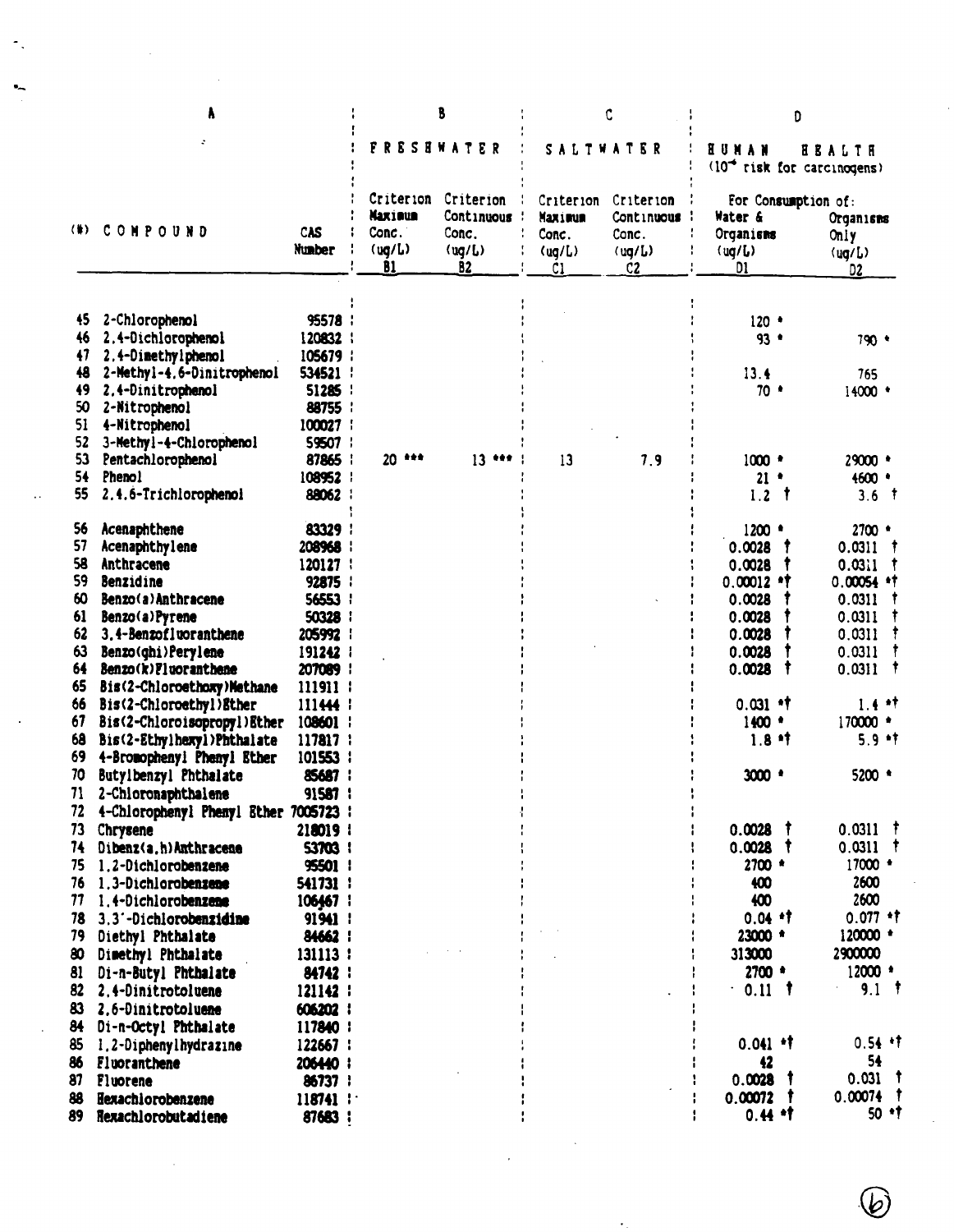|            |                           |                             |                                   |                                                               |                                                        |                                                    | $(104$ risk for carcinogens)                                |                                                    |
|------------|---------------------------|-----------------------------|-----------------------------------|---------------------------------------------------------------|--------------------------------------------------------|----------------------------------------------------|-------------------------------------------------------------|----------------------------------------------------|
|            | (#) COMPOUND              | <b>CAS</b><br><b>Number</b> | Maximun<br>Conc.<br>( uq/L)<br>81 | Criterion Criterion<br>Continuous :<br>Conc.<br>(ug/L)<br>82. | Criterion<br><b>Maximum</b><br>Conc.<br>( uq/L)<br>.C1 | Criterion<br>Continuous :<br>Conc.<br>(ug/L)<br>C2 | For Consumption of:<br>Water &<br>Organisms<br>(ug/L)<br>D1 | Organisms<br>Only<br>$\langle uq/L \rangle$<br>02. |
|            |                           |                             |                                   |                                                               |                                                        |                                                    |                                                             |                                                    |
| 90.        | Eexachlorocyclopentadiene | 77474                       |                                   |                                                               |                                                        |                                                    | $242$ $*$                                                   | 17400 .                                            |
| 91         | Hexachloroethane          | 67721 1                     |                                   |                                                               |                                                        |                                                    | $2.0$ <sup>a</sup> t                                        | $8.9$ $\cdot$ t                                    |
| 92         | Indeno(1.2.3-cd)Pyrene    | 193395 :                    |                                   |                                                               |                                                        |                                                    | $0.0028$ †                                                  | $0.0311$ †                                         |
| 93         | Isophorone                | 78591 :                     |                                   |                                                               |                                                        |                                                    | $6900$ $*$                                                  | 490000 +                                           |
| 94         | Naphthalene               | 91203 :                     |                                   |                                                               |                                                        |                                                    |                                                             |                                                    |
| 95         | Nitrobenzene              | 98953 1                     |                                   |                                                               |                                                        |                                                    | $17*$                                                       | 1900 *                                             |
| 96         | N-Nitrosodimethylamine    | 62759 1                     |                                   |                                                               |                                                        |                                                    | $0.00069$ *1                                                | $8.1$ . 1                                          |
| 97         | N-Nitrosodi-n-Propylamine | 621647 :                    |                                   |                                                               |                                                        |                                                    | $0.005$ <sup>a</sup> t                                      | $8.5$ . †                                          |
| 98<br>99   | N-Nitrosodiphenylamine    | 86306 %                     |                                   |                                                               |                                                        |                                                    | $5.0$ <sup><math>\bullet</math>†</sup><br>0.0028            | $16$ *t<br>$0.0311$ †                              |
|            | Phenanthrene              | 85018 1<br>129000 :         |                                   |                                                               |                                                        |                                                    | $0.0028$ T                                                  | $0.0311$ †                                         |
| 100        | Pyrene                    | 120821 :                    |                                   |                                                               |                                                        |                                                    |                                                             |                                                    |
| 101        | 1.2.4-Trichlorobenzene    |                             |                                   |                                                               |                                                        |                                                    |                                                             |                                                    |
| 102        | Aldrin                    | 309002                      | 3 <sup>†</sup>                    |                                                               | $1.3 \;$ ‡                                             |                                                    | $0.00013$ *1                                                | $0.00014$ *†                                       |
| 103        | alpha-BEC                 | 319846 1                    |                                   |                                                               |                                                        |                                                    | $0.0039$ <sup>*</sup>                                       | $0.013$ *†                                         |
| 104        | beta-BBC                  | 319857                      |                                   |                                                               |                                                        |                                                    | $0.014$ *T                                                  | $0.046$ *†                                         |
|            | 105 gamma-BBC             | 58899 1                     | 2 <sup>1</sup>                    | $0.08$ ‡                                                      | $0.16$ #                                               |                                                    | $0.019$ t                                                   | $0.063$ †                                          |
|            | 106 delta-BBC             | 319868 1                    |                                   |                                                               |                                                        |                                                    |                                                             |                                                    |
|            | 107 Chlordane             | 57749 1                     | $2.4*$                            | $0.0043$ ‡                                                    | $0.09$ ‡                                               | $0.004 \;$ ‡                                       | $0.00058$ *1                                                | 0.00059 **                                         |
| 108        | $4 - 4 - 00T$             | 50293                       | $1.1 \;$                          | $0.001$ ‡                                                     | $0.13 \;$ ‡                                            | $0.001$ #                                          | $0.00059$ *                                                 | $0.00059$ *t                                       |
|            | 109 4.4 DDE               | 72559 1                     |                                   |                                                               |                                                        |                                                    | $0.00059$ *1                                                | $0.00059$ **                                       |
|            | $110 + 4.4 - 000$         | 72548 1                     |                                   |                                                               |                                                        |                                                    | $0.00083$ *T                                                | $0.00083$ *†                                       |
|            | 111 Dieldrin              | 60571 1                     | $2.5$ ‡                           | $0.0019$ ‡                                                    | $0.71 \;$                                              | $0.0019$ #                                         | $0.00014$ *t                                                | 0.00014 **                                         |
| 112        | a 1 pha-Endosu 1 f an     | 959988 1                    | $0.22 \;$ ‡                       | $0.056$ #                                                     | $0.034 \;$ ‡                                           | $0.0087$ ‡                                         | $0.93*$                                                     | $2.0*$                                             |
|            | 113 beta-Endosulfan       | 33213659 1                  | $0.22 \;$                         | $0.056$ #                                                     | $0.034$ ‡                                              | $0.0087$ #                                         | $0.93 -$                                                    | $2.0*$                                             |
|            | 114 Endosulfan Sulfate    | 1031078 :                   |                                   |                                                               |                                                        |                                                    | $0.93*$                                                     | $2.0*$                                             |
|            | 115 Endrin                | 72208 :                     | $0.18$ #                          | $0.0023$ ‡                                                    | $0.037$ ‡                                              | $0.0023$ #                                         | $0.76$ $*$                                                  | $0.81$ $*$                                         |
| <b>116</b> | Endrin Aldehyde           | 7421934:                    |                                   |                                                               |                                                        |                                                    | $0.76$ $*$                                                  | $0.81$ $*$                                         |
| 117        | Heptachlor                | 76448 :                     | $0.52 \;$ ‡                       | $0.0038$ #                                                    | $0.053$ ‡                                              | $0.0036$ #                                         | $0.00021$ *                                                 | $0.00021$ *                                        |
|            | 118 Heptachlor Epoxide    | 1024573 : 0.52 ‡            |                                   | $0.0038$ ‡                                                    | $0.053$ ‡                                              | $0.0036 \;$ $\ddagger$ :                           | $0.00010$ *t                                                | $0.00011$ *†                                       |
|            | 119 PCB-1242              | 1336363 1                   |                                   | $0.014 \;$                                                    |                                                        | $0.03 \;$ $\ddagger$ :                             | 0.000044 **                                                 | 0.000045 **                                        |
|            | 120 PCB-1254              | 11097691                    |                                   | $0.014$ #                                                     |                                                        | $0.03 \;$ $\uparrow$ $\;$ $\vdots$                 | $0.000044$ *                                                | $0.000045$ *                                       |
|            | 121 PCB-1221              | 11104282 :                  |                                   | $0.014 \;$                                                    |                                                        | $0.03 \;$ $\ddagger$ $\;$ $\vdots$                 | $0.000044$ *                                                | $0.000045$ *                                       |
|            | 122 PCB-1232              | 11141165 1                  |                                   | $0.014 \;$                                                    |                                                        | $0.03$ ‡ :                                         | $0.000044$ *                                                | 0.000045 **                                        |
|            | 123 PCB-1248              | 12672296 1                  |                                   | $0.014 \;$ #                                                  |                                                        | $0.03$ # :                                         | $0.00004$ . 1                                               | $0.000045$ *                                       |
|            | 124 PCB-1260              | 11096825                    |                                   | $0.014$ #                                                     |                                                        | $0.03 \;$ # $\;$ +                                 | $0.000044$ *                                                | $0.000045$ *                                       |
|            | 125 PCB-1016              | 12674112                    |                                   | $0.014 \;$                                                    |                                                        | $0.03 \; 1 \;$                                     | $0.00004$ *                                                 | $-0.000045$ *1<br>$0.00075$ *1                     |
|            | 126 Toxaphene             | 8001352   0.73              |                                   | 0.0002                                                        | 0.21                                                   | 0.0002                                             | $0.00073$ *t<br>÷                                           |                                                    |
|            |                           |                             |                                   |                                                               |                                                        |                                                    |                                                             |                                                    |

 $\label{eq:2.1} \mathcal{L}(\mathcal{L}^{\mathcal{L}}_{\mathcal{L}}(\mathcal{L}^{\mathcal{L}}_{\mathcal{L}})) = \mathcal{L}(\mathcal{L}^{\mathcal{L}}_{\mathcal{L}}(\mathcal{L}^{\mathcal{L}}_{\mathcal{L}})) = \mathcal{L}(\mathcal{L}^{\mathcal{L}}_{\mathcal{L}}(\mathcal{L}^{\mathcal{L}}_{\mathcal{L}}))$ 

 $\mathcal{L}^{\text{max}}_{\text{max}}$  and  $\mathcal{L}^{\text{max}}_{\text{max}}$ 

 $\label{eq:2.1} \frac{1}{\sqrt{2}}\int_{\mathbb{R}^3}\frac{1}{\sqrt{2}}\left(\frac{1}{\sqrt{2}}\right)^2\frac{1}{\sqrt{2}}\left(\frac{1}{\sqrt{2}}\right)^2\frac{1}{\sqrt{2}}\left(\frac{1}{\sqrt{2}}\right)^2.$ 

 $\mathbb{Z}^2$ 

 $\label{eq:2} \frac{1}{\sqrt{2}}\int_{0}^{\infty}\frac{1}{\sqrt{2}}\left(\frac{1}{\sqrt{2}}\right)^{2}d\theta.$ 

 $\bigcirc$